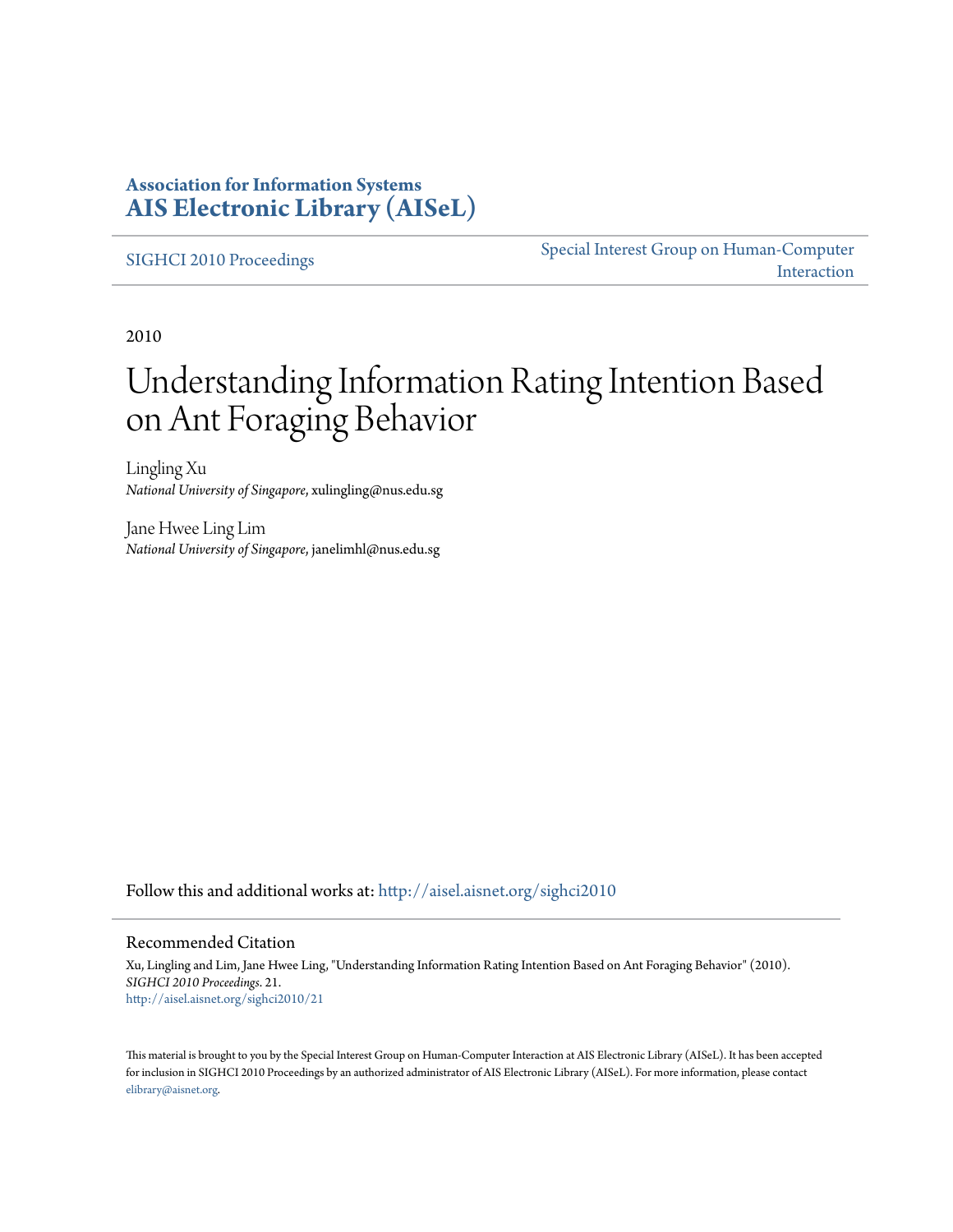## **Understanding Information Rating Intention Based on Ant Foraging Behavior**

**Lingling Xu** National University of Singapore xulingling@nus.edu.sg

## **ABSTRACT**

This study focuses on an understudied topic: What are the factors influencing individual intention to share their information (e.g., news) rating with others in an online community? Drawing on social foraging theory, particularly on ant information sharing behavior, we proposed that information rating intention is affected by four factors: altruistic motives, identification with the community, information quality, and knowledge selfefficacy. The model was tested in the context of news communities, using survey data from 150 subjects. Altruistic motives were found to predict intention for both positive rating and negative rating. In addition, higher positive rating intention was predicted by stronger identification with the community, while higher negative rating intention was predicted by lower information quality and higher knowledge self-efficacy. The findings advance our knowledge about information rating, and provide implications for practitioners of rating systems. The adaptation of foraging theories for information systems research is a promising future research area.

## **Keywords**

Information rating, Social Foraging Theory, Information Foraging, Information sharing, Information seeking, Online communities

## **INTRODUCTION**

With the advent of information technology, it is very common for users to seek, digest, as well as share information with others online. A typical scenario is: you read a news article about 4-day workweek on Inc.com; and you share the news to Digg.com (clicking the "Digg" icon); a summarized article of the news then appears in Digg; an hour later, it becomes the top 10 articles on Digg, as 645 users have read the news and digged (voted for) it. The key technology involved in this scenario is a type of rating system, which allows user to express a *recommend/not recommend* (*like/dislike)* type of opinion about an object they are consuming, reading, or experiencing. This rating system has been adopted by a variety of websites. Besides Digg, websites like Youtube.com, PCWorld.com and Urbandictionary.com allow users to populate or depopulate information pieces by clicking on their "Thumb up" or "Thumb down" icons respectively. Such rating system enables users to quickly

**Jane Hwee Ling Lim** National University of Singapore janelimhl@nus.edu.sg

share their opinions on an object, with minimal interruption to any other task flow they are involved in. It can benefit other users in a way that, when assessed in aggregate, it quickly provides a sense of the community's opinion of a rated object.

Despite the commercial interest in the rating system, Internet users' attitude towards and intention for the rating remain unknown. For example, there is a debate on Youtube's new "Thumb up/Thumb down" rating system, with both positive and negative responses from the users. Research on electronic word-of-mouth (eWOM) has investigated the motivation for customers to make positive or negative statements online about a product or company (Brown, Barry, Dacin and Gunst, 2005; Hennig-Thurau, Gwinner, Walsh and Gremler, 2004). However, there are few studies directed at user intention for positive and negative ratings, exemplified by the recommend/not recommend rating. This type of rating is unique in two aspects: (1) the object of rating is not restricted to products or companies, but can be any piece of information encountered (e.g., news, or information about how to solve a problem); (2) it is individuals' information sharing behavior during the course of information seeking, and the cost of sharing is minimal (i.e., just a second).

*Social foraging theory* describes how individual animal foragers communicate and share information about food sites with other foragers in the group (Stephens and Dunlap, 2008). A typical example is ant. Ants tend to share food information with other ants in the same colony when they are searching for food. The literature highlights several factors salient for ants' food information sharing: altruistic behavior (Roces and Nunez, 1993), genetic relatedness (Hamilton, 1963), food quality (Roces and Nunez, 1993), and expertise and skills (Middendorf, Reischile and Schmeck, 2002). Human gather information in a way similar to how animals hunt for food (Pirolli and Card, 1999). And human information foragers are assumed to use perceptual and cognitive mechanisms carried over from the evolution of food foraging adaptations (Carroll, 2003). Therefore, when seeking information on the web, humans might also feel inclined to share what they feel about a good/bad piece of information with others in the community through rating the information. Nevertheless, such an assumption is yet to be validated. Researchers have applied findings from animal foraging behavior to the study of information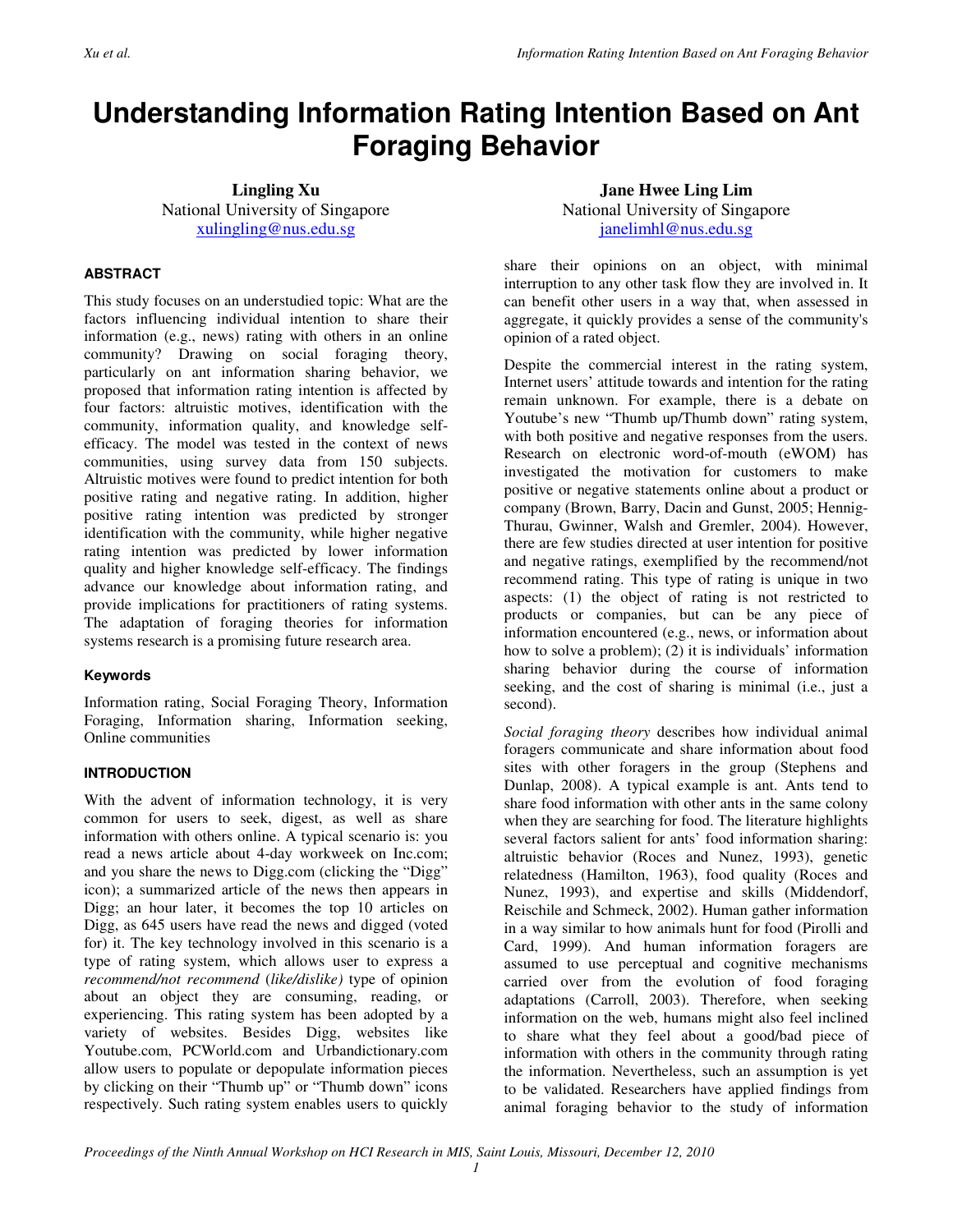foraging (Pirolli, 2007), but they have focused on information browsing and searching, paying little attention to information sharing behavior of individual information seekers.

This study attempts to address this research gap by investigating the antecedents of individuals' information rating intention. It draws insights from social foraging research, particularly research on ant foraging behavior, and proposes that four factors—*altruistic motives*, *identification with the community, information quality* and *knowledge self-efficacy* influence individual *positive rating intention* and *negative rating intention*. The research model was tested in the context of a news community, because news is typical information sought and consumed by information foragers on the web.

## **LITERATURE REVIEW**

## **Social Foraging Theory and Ant Information Sharing**

Social foraging theory is based on foraging theory, which is an approach to understanding animal behavior in food seeking, gathering, and consumption (Pirolli and Card, 1999). While foraging theory focuses on solitary forager, social foraging theory describes how individual foragers communicate and share information about food sites with other foragers in the group (Stephens and Dunlap, 2008). The ant is a representative animal targeted by foraging theories. Food sharing is essential for the survival of ant colonies. Social foraging research highlights several factors. First, ants demonstrate *altruism* in sharing food information (Roces and Nunez, 1993). Second, *genetic relatedness and colony identity* are important motives for ants' altruism (Hamilton, 1963). Third, there is a positive relationship between *food quality* and the motivation to inform other ants of the colony (Roces and Nunez, 1993). Fourth, *expertise and skills* are indispensable for the sharing of food information (Middendorf et al., 2002).

### **Application of Foraging Theories to Human Information Foraging**

Conventional and social foraging theory have been applied and adapted to the study of human information foraging. Pirolli and Card (1999) develops information foraging theory to address how strategies and technologies for information seeking, gathering and consumption are adapted to the flux of information in the environment. It assumes that human information foragers use perceptual and cognitive mechanisms carried over from the evolution of food foraging adaptations (Carroll, 2003). Despite the increasing number of investigations, extant information foraging research has focused on information browsing and information searching. Little has been understood about the determinants of individual information sharing during the course of information seeking, which is a common phenomenon on the web. This study, therefore, investigates such determinants by

applying findings about ant food information sharing discussed above. Specifically, we target at understanding individual intention to share information by rating news articles encountered in the news websites.

## **Sharing by Rating: the Context of News Communities**

A lot of news websites (communities) have a rating system, which allows users to give a 1-click positive or negative rating to the news articles they have read online. The news, together with their rating scores, and sometimes ranked based on the aggregated rating scores, will then be visible to all users. Therefore, through rating a piece of news, what a user share is not only opinion on the news, but also the news itself.

## **RESEARCH MODEL AND HYPOTHESES**

As mechanisms for community members' information sharing behavior could be carried over from those for colony ants' food information sharing behavior, issues highlighted in ant foraging research might be relevant to community members' information sharing behavior. Given that this paper focuses on information sharing intention rather than actual sharing behavior, *perceptual and cognitive constructs* corresponding to the above four *factual constructs* (i.e., based on observations by ant foraging researchers) are identified and then linked to information sharing intention, in consistence with the logic that perception and cognition can drive intention. A research model is then developed (Figure 1), proposing that individual positive or negative rating intention for news articles is determined by four factors: (1) altruistic motives; (2) identification with the community; (3) news quality; and (4) knowledge self-efficacy.

## **Altruistic Motives**

Altruistic motives are defined as the community members' desire to enhance the welfare of others at a net welfare loss to oneself (Elster, 2006). Just as ants' food sharing has been attributed to altruism, community members' information sharing intention could be due to altruistic motives. Altruistic motives can consist of two aspects: moral obligation motive and the motive for advancing the virtual community (Yu, Jiang and Chan, 2010). The common ground of the two specific motives is the concern for others, and both are altruistic in nature. We expect that individuals with stronger altruistic motives would have higher intention to rate news articles, positively or negatively, because they desire to make good news visible to other community members, or because they feel they should save others from reading uninformative news. It is hypothesized that:

*H1a: Stronger altruistic motives lead to higher positive rating intention.* 

*H1b: Stronger altruistic motives lead to higher negative rating intention.*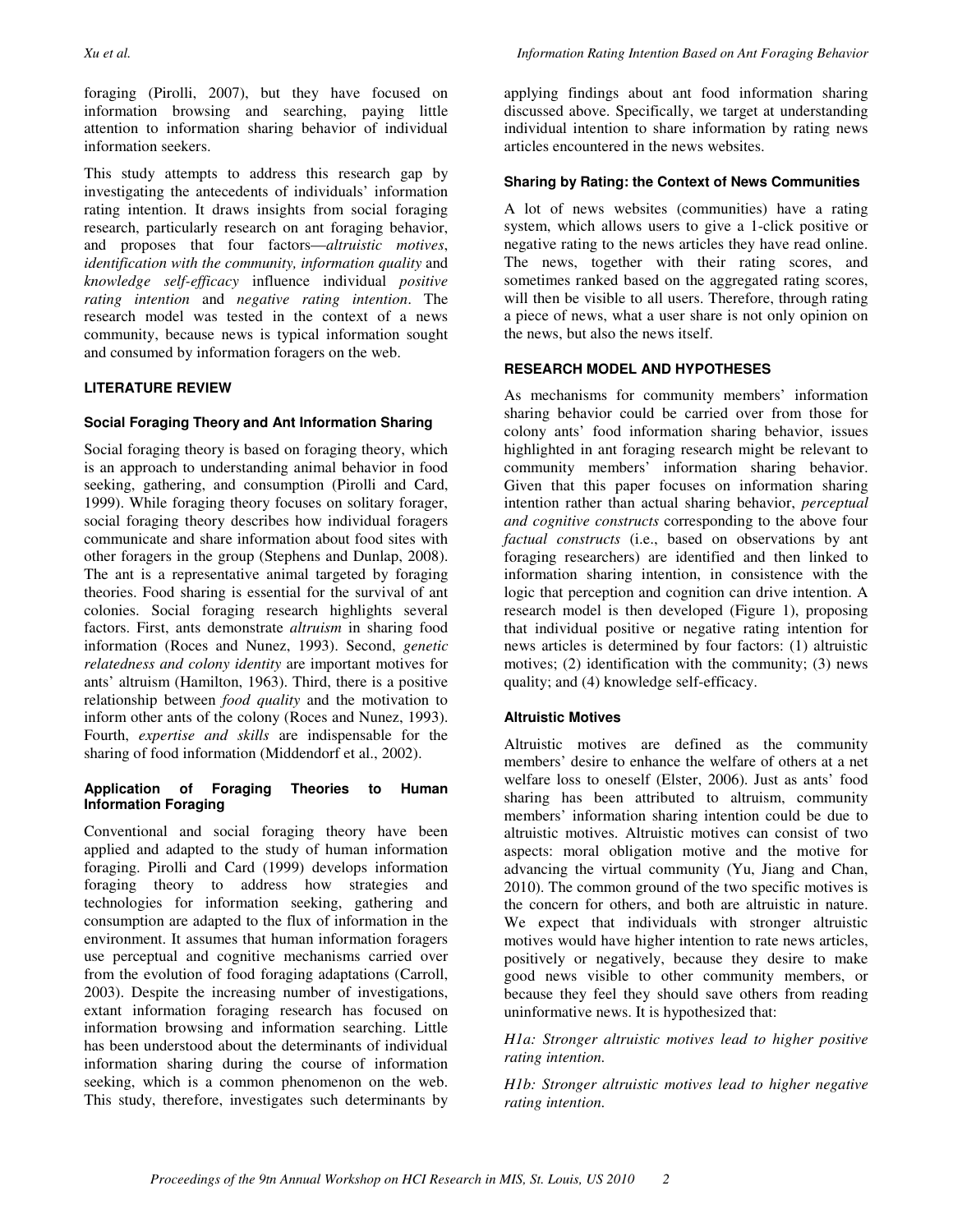

**Figure 1. Research Model**

#### **Identification with the Community**

While genetic relatedness and colony identity are suggested to promote ants' altruistic behavior such as food information sharing, community identity, or more precisely, identification with the community is posited to influence community members' intention for information sharing. Identification with the community is defined as one's perception of similarity of values, membership, and loyalty with the news community (Johnson, Johnson and Heimberg, 1999). The perception of social unity and togetherness of the news community will elevate one's activeness to share their opinions, whether positive or negative, on the news. We hypothesize that:

*H2a: Stronger identification with the community leads to higher positive rating intention.* 

*H2b: Stronger identification with the community leads to higher negative rating intention.* 

#### **News Quality**

News quality refers to one's perception of the quality of news articles encountered. In line with the positive relationship between food quality and ants' motivation to inform other ants of the colony (Roces, 1993), we posit a relationship between news quality and community members' intention to share their opinions on the news. Nevertheless, the effect of news quality on positive and negative rating intention is not likely to be the same. When the encountered news articles are perceived as high quality, individuals are more likely to give them positive ratings. On the contrary, when the encountered news articles are perceived as low quality, individuals are more likely to give them negative ratings. We hypothesize:

*H3a: Higher quality of encountered news articles leads to higher positive rating intention.* 

*H3b: Lower quality of encountered news articles leads to higher negative rating intention.* 

#### **Knowledge Self-Efficacy**

For ants to share food information with other ants in the colony, they need expertise. In the same vein, for humans to share information with the rest of the community, they need expertise. Furthermore, as humans are more advanced than ants, we have perception of what we can do in our capacity, which is referred to as "self-efficacy". And this self-efficacy perception plays an important role in influencing individuals' motivation and behavior (Bandura, 1977). Therefore, this study is interested in the effect of knowledge self-efficacy on individuals' news rating intention. In a news community, knowledge selfefficacy can be manifested in the form of individuals believing that their shared information can help others in the community, or make a difference to the community. We expect that individuals with high knowledge selfefficacy would be more willing to rate the news articles, either positively or negatively. It is hypothesized that:

*H4a: Higher knowledge self-efficacy leads to higher positive rating intention.* 

*H4b: Higher knowledge self-efficacy leads to higher negative rating intention.* 

### **METHODOLOGY**

Survey method was used to test our model. Instrument for constructs were adapted from prior research. Items for the two dependent variables were adapted from prior measures for intention to share knowledge (Bock, Zmud, Kim and Lee, 2005). Moral obligation and motive for advancing the community was each measured by three items adapted from Yu et al (2010). The two constructs were then used as indicators to create the second-order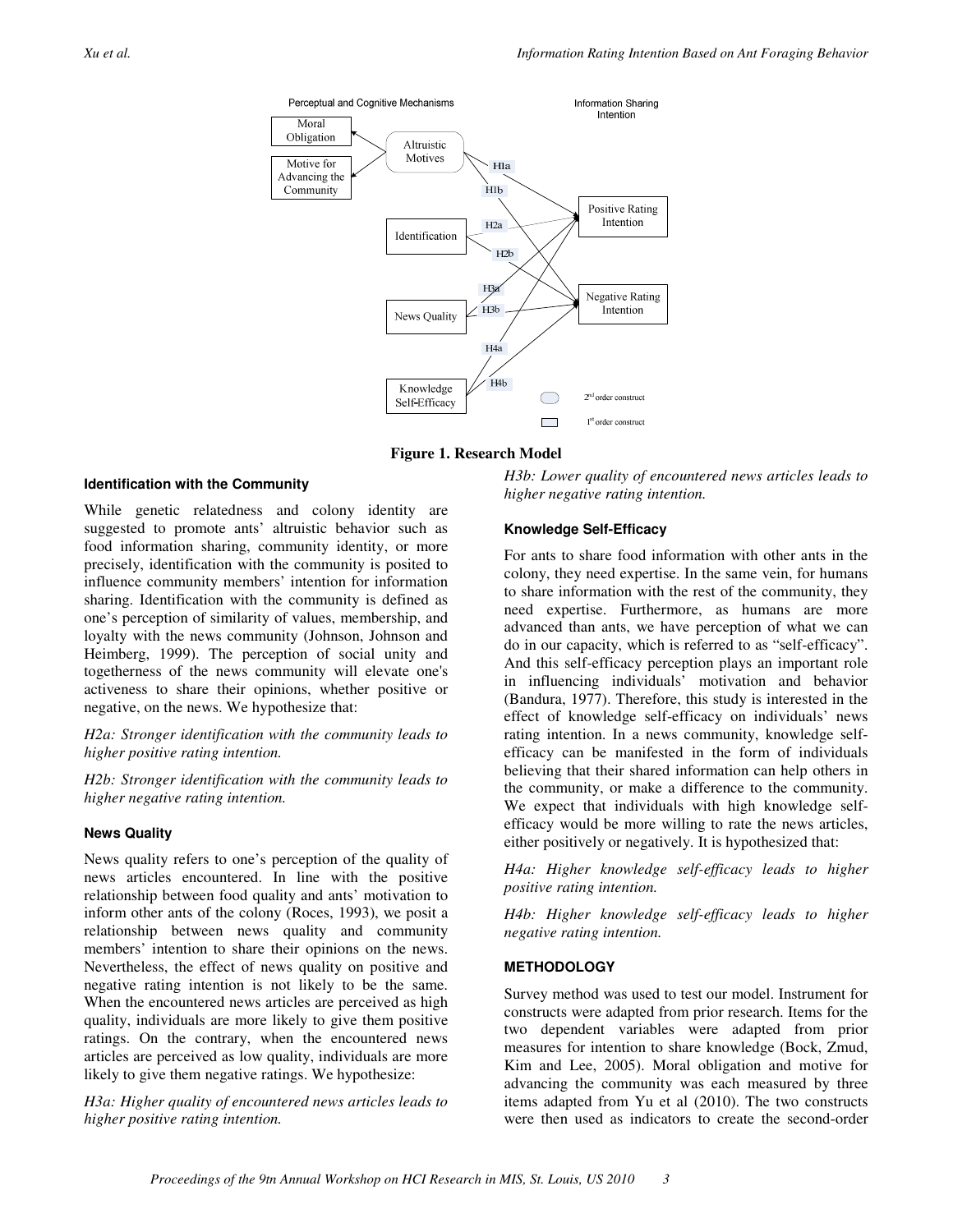construct altruistic motives. Identification and knowledge self-efficacy was each measured by three items adapted from prior studies on knowledge sharing and contribution (Bock et al., 2005; Kankanhalli, Tan and Wei, 2005; Ma and Agarwal, 2007). News quality was measured by four items adapted from Lee et al (2002).

The target community is an Asia-based news website ANews (pseudonym). Subjects were randomly recruited from undergraduate students who have experience with ANews in a large Asian University. The questionnaire was administrated in a reserved room. Upon arrival, the subjects were first introduced to the rating system, and then provided with a scenario that ANews has such a rating system. Finally they filled up a paper questionnaire. The survey took 10 to 15 minutes to complete, and each respondent was paid about US\$4. In total, 150 students attended the survey and all completed the questionnaire.

## **DATA ANALYSIS**

PLS (SmartPLS 2.0.M3) was used for data analysis. For first-order constructs, reliability, convergent validity and

discriminant validity were evaluated to access their psychometric properties. Reliability was assessed by composite reliability (CR). All CRs exceed the criterion of 0.70, verifying the reliability. Convergent validity was assessed by item loadings and average variance extracted (AVE) for the measures. AVEs are all above the recommended threshold of 0.50. Item loadings are higher than 0.70, except one (0.60), which is close to the recommended cutoff. Hence, convergent validity is acceptable. Discriminant validity was verified by comparing the square root of AVEs with correlations among constructs, and through inspection of the crossloadings. The square root of the AVE for each construct is greater than the correlations involving the construct. And cross-loadings are not substantial in magnitude compared with the loadings. For the psychometric properties of the second-order construct, CR is greater than 0.70, and AVE is no less than 0.50. In addition, the secondary loadings (i.e., loadings of first-order latent variables on the secondorder variable) exceed 0.7. All these provide evidence of reliable measures for the second-order construct.



**Figure 2. Results of PLS Analysis**

Results of hypothesis testing are shown in Figure 2. An  $R<sup>2</sup>$  value of 33.7% and 19.2% was obtained for positive rating intention and negative rating intention, respectively. Altruistic motives had a significant effect on both positive rating intention ( $β=0.39$ ) and negative rating intention  $(\beta=0.20)$ , supporting H1a and H1b. Identification had a significant effect on positive rating intention  $(β=0.23)$ , but not on negative rating intention. Thus, H2a was supported, while H2b was not supported. Furthermore, news quality was not a significant predictor of positive rating intention, but was a significant predictor of negative rating intention (β=-0.31). Thus, H3a was not supported, while H3b was supported. Similarly, knowledge self-efficacy was not a significant predictor of positive rating intention, but was a significant predictor of negative rating intention ( $β=0.28$ ). Hence, H4a was not supported, while H4b was supported.

## **DISCUSSIONS**

Our results show that altruistic motives significantly predict both positive rating and negative rating intention. Aside from altruistic motives, intention for positive versus negative rating is motivated by different factors. Subjects of stronger identification with the community are more willing to give positive ratings to the news on the website, which is similar to ant food sharing behavior. Subjects who are more confident with their ability to contribute to the community have higher intention to give negative ratings. And lower quality news results in higher intention to give negative ratings.

Our study has several limitations. First, news rating is the focus of this study, and only one news website was involved in the data collection. Whether our findings could be generalized to rating intention for other types of